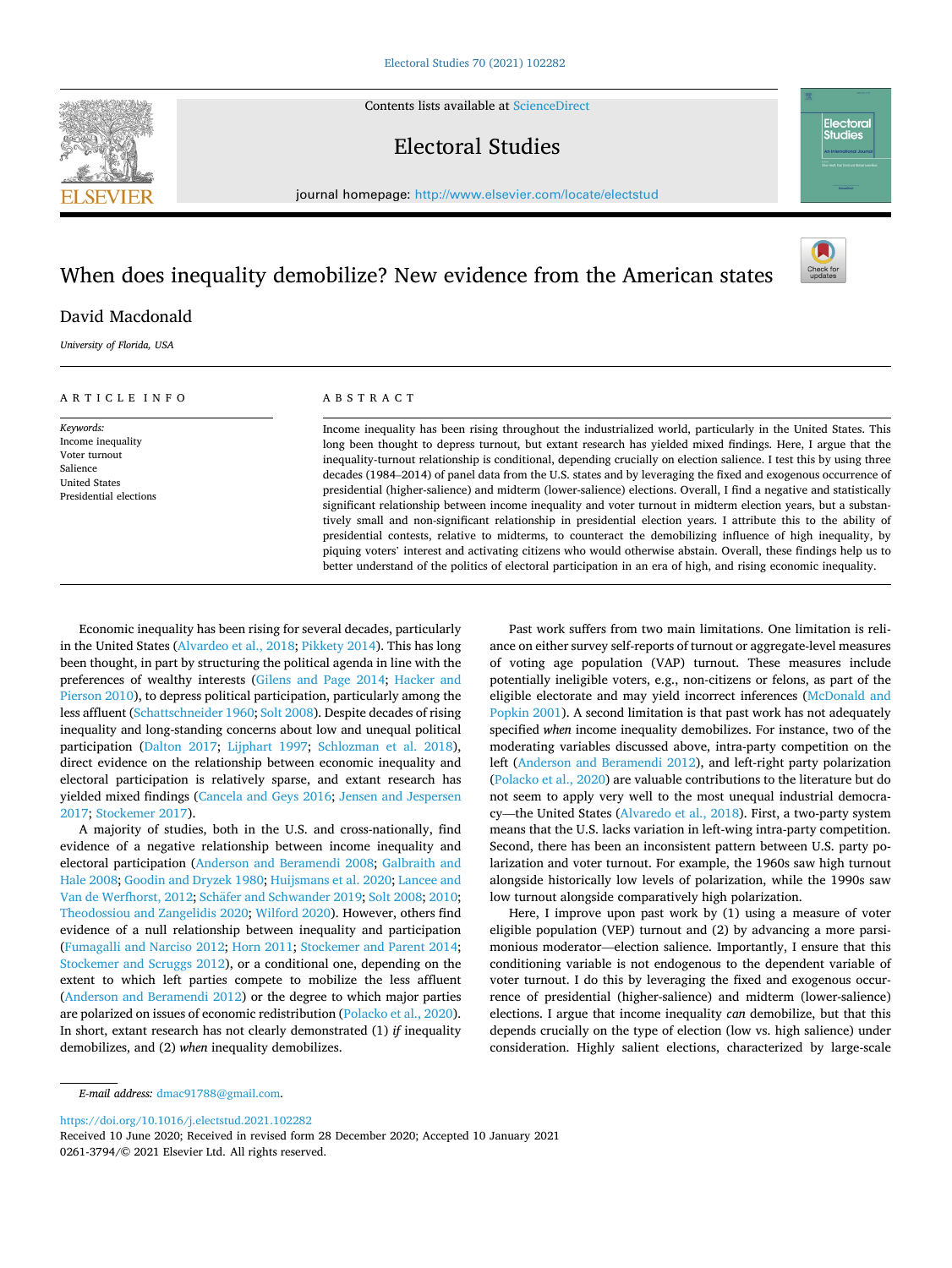mobilization efforts and voluminous media coverage, expand the scope of the issue agenda and pique ordinary citizens' interest, bringing additional voters to polls, many of whom would otherwise abstain. This can, I argue, help to counteract the otherwise demobilizing influence of income inequality. I test this claim by using four decades (1984–2014) of panel data from the 50 American states.

Using high-quality state-level measures of income inequality and voter turnout, I show that there is a negative and substantively significant relationship between income inequality and voter turnout in midterm election years, but a substantively small and non-significant relationship in presidential election years. These findings help us to better understand the inequality-turnout relationship and, more broadly, the politics of electoral participation in an era of high, and rising economic inequality.

## **1. When should inequality demobilize?**

As [Solt \(2008](#page-7-0), 48–50) notes, there are three broad theoretical perspectives on the relationship between economic inequality and political participation. The first is relative power theory. This theory predicts that higher inequality will be associated with lower levels of political participation in general, with declines among all income groups, but in particular among the less affluent. Relative power theory argues that higher inequality will result in wealthy interests and affluent citizens gaining greater control over the political issue agenda, i.e., seeing their preferred policy outcomes more frequently enacted and keeping issues from being seriously debated. This subtle, but consistent pattern of the rich "controlling" the political agenda should result in less affluent citizens abstaining from politics and in their more affluent counterparts, generally content with their political power, seeing little need to increase their already high levels of participation. The second is resource theory. This theory predicts that higher inequality will be associated with a bifurcated pattern of participation. Resource theory argues higher inequality will, by unequally distributing socio-economic resources, should result in a bifurcated pattern of political participation, i.e., higher levels of participation among more affluent citizens and lower levels of participation among less affluent citizens. The third is conflict theory. This theory predicts that higher inequality will be associated with higher levels of political participation in general, with class conflict spurring *increased* political participation in general, with both rich and poor citizens participating more in an effort to respectively defend and improve, their economic status.

As discussed in the introduction, most existing work, but not all, finds support for the main tenet of relative power theory, i.e., that higher country and state-level income inequality is associated with lower levels of political participation. However, this line of work is less clear about when inequality demobilizes. I argue that the (generally) negative observed relationship between income inequality and political participation should be conditioned by election salience.

As discussed above, the logic underlying relative power theory is that high inequality fosters an environment in which the most affluent members of society hold a disproportionate share of the income and wealth. This means that the political influence of the affluent is strengthened while the influence of the non-affluent is weakened. In short, a large socio-economic gap between the economic "haves" and "have-nots" in society allows rich citizens and wealthy interests to see their preferred policies more frequently enacted, or conversely to ensure that certain issues are kept off the political agenda. The subtle, but consistent success that the rich have in controlling the political agenda means that the less affluent will eventually conclude that participation is not worth the effort and will lead affluent citizens, who are generally content with the political status quo, should see little need to increase their already (comparatively) high levels of participation. This should not be the case in all elections, however. Specifically, I argue that inequality should be less likely to depress turnout in more exciting, competitive, and salient elections.

[Fraga and Hersh \(2010\)](#page-7-0) argue that the determinants of turnout are unlikely to be the same across elections, specifically competitive vs. noncompetitive ones. The test this by examining how electoral competition conditions the relationship between inclement weather (heavy rain and snow) and county-level voter turnout in U.S. presidential elections. They find that the ordinarily demobilizing influence of inclement weather [\(Gomez et al. 2007\)](#page-7-0) is significantly mitigated by electoral competition, that is, bad weather has a negative and substantively large effect on voter turnout in noncompetitive states, but a substantively weak effect (and even slightly positive relationship) in competitive states. Extending this, I argue that the *generally* demobilizing influence of high economic inequality can be mitigated by the occurrence of competitive, exciting, and salient elections, these being contests for the American presidency.

Control of the presidency and the federal executive branch is the ultimate electoral prize in American politics and has enormous policy consequences, particularly in the economic domain [\(Bartels 2016](#page-6-0); [Faricy 2015;](#page-7-0) [Kelly 2009](#page-7-0)). Partisan control of the executive branch dictates, for example, whether the national government focuses on expanding public health insurance, combating climate change, and taxing the wealthy versus limiting and/or reversing action in those domains.<sup>1</sup> Although midterms are important, there is no contest, that has the same clear, visible policy consequences as winning the presidency. Even if most ordinary voters care little about policy ([Achen and Bartels](#page-6-0)  [2016\)](#page-6-0), a debate that is far from settled ([Fowler 2020; Rogers 2020](#page-7-0)), they should still be far more excited about the prospects of their preferred party winning the presidency, relative to winning for example, a particular governorship or a seat in/control of the U.S. Congress and/or a state legislature.

Relative to midterm contests, presidential elections expand the scope of the issue agenda ([Schattschneider 1960\)](#page-7-0) as the major party candidates make issue and group-based appeals to a broader swath of the electorate in an effort to marshal a national coalition of voters ([Aldrich](#page-6-0)  [2011;](#page-6-0) [Rosenstone and Hansen 1993](#page-7-0)). All of this activates partisan loyalties [\(Singh and Thornton 2019\)](#page-7-0) and contributes to an on-year "surge" of voters [\(Campbell 1960](#page-6-0); [Shaw and Petrocik 2020](#page-7-0)), one that tends to recede in subsequent off-year elections. In contrast, midterm elections, due to their comparatively lower stakes, narrower mobilization efforts, and more limited media coverage, simply lack the same ability to incentivize electoral participation and to mobilize voters. In short, midterm elections simply lack the same ability to pique voter interest, and by extension, to counteract the demobilizing influence of high inequality. Formally, I hypothesize the following:

**Hypothesis**. Income inequality should have a stronger negative relationship with voter turnout in midterm election years than in presidential election years.

### **2. Data and methods**

I use panel data from the 50 U.S. states from 1984 to 2014 to test this hypothesis. I restrict the data analyses to this 30-year time frame for two reasons. The first is due to the data availability of my key dependent and

 $^{\rm 1}$  Though there is some disagreement over whether Democrats (Republicans) provide better substantive representation to the less (more) affluent, with interesting heterogeneity across economic and social/cultural issues [\(Lax et al.](#page-7-0)  [2019;](#page-7-0) [Maks-Solomon and Rigby 2019\)](#page-7-0), it is clear that Democratic and Republican administrations would pursue vastly different policy agendas.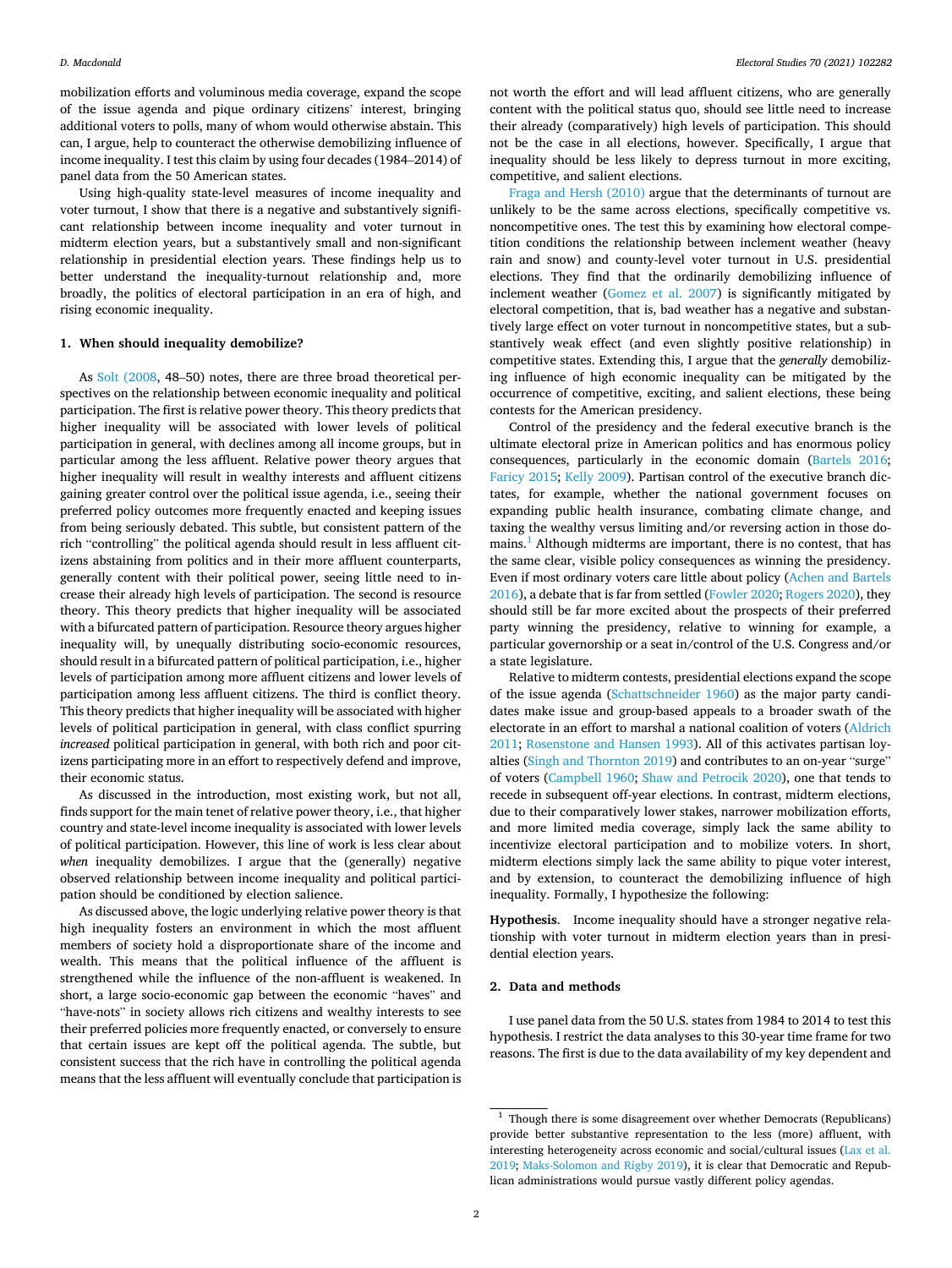*Electoral Studies 70 (2021) 102282*

<span id="page-2-0"></span>independent variables. The second is to ensure that I have an equal number of observations in both midterm and presidential election years.

My dependent variable is voter-eligible population (VEP) turnout in each state-year. Unlike the voting-age population (VAP) turnout, a widely available and commonly used measure that simply calculates the percentage of each state's adult (18 and over) population that voted, VEP turnout excludes non-eligible populations such as felons and noncitizens, instead calculating the percentage of *eligible* voters who cast a ballot. This provides a more accurate measure of the percent of *possible voters* who cast a ballot. These data are, at the time of this writing, available from 1980 through 2018 (data is missing for Louisiana in 1982) and are made publicly accessible by Michael McDonald.<sup>3</sup>

My main independent variable is state income inequality. To measure this, I use the pre-tax income shares of the most affluent citizens (the top 5%, top 1%, and top 0.1%) in each state-year. These data are based on IRS (Internal Revenue Service) tax returns and are, at the time of this writing, available at the state level from 1917 through 2015. These data are made publicly accessible by Mark Frank.<sup>4</sup> The use of top income shares, rather than a general Gini coefficient, for example, more accurately reflects the *nature* of U.S. inequality, i.e., a growing gulf between the super-rich and everyone else ([Bartels 2016](#page-6-0); [Pikkety, Saez, and](#page-7-0)  [Zucman 2018](#page-7-0)). Indeed, relative power theory, the dominant paradigm for understanding the inequality-participation relationship, focuses on the economic and political power of the super-rich. As such, this measure (top income shares) is more conceptually appropriate than a general Gini coefficient, which simply measures how much redistribution would be necessary for all members of society to have the same amount of income, and does not explicitly tell us how well-off the most affluent members of society are, relative to everyone else. Another strength of these data are the use of federal tax returns, rather than survey self-reports, i.e., from the U.S. Census Bureau. Survey-based measures, which tend to top-code very high incomes, are likely to underestimate

the true extent of subnational income inequality.<sup>5</sup>

The conditioning variable of interest is an indicator for midterm vs. presidential election year ( $0 =$  midterm;  $1 =$  presidential). To help guard against spuriousness and omitted variable bias, I account for several socio-demographic variables that can plausibly shape both income inequality and voter turnout. $6$  I specifically control for educational attainment (% with a college degree), racial/ethnic diversity (% nonwhite), labor union density, and whether there is a concurrent gubernatorial and/or U.S. Senate election. Table 1 shows descriptive statistics for the main dependent (state-year VEP turnout) and independent variables (the top income shares in each state-year). As shown in Table 1, voter turnout is considerably higher in presidential years than in midterms. Importantly, there is also meaningful variation in both voter turnout and income inequality.

#### **3. Testing the inequality-turnout relationship**

I test my hypothesis in [Figs. 1 and 2](#page-3-0), and in [Tables 2 and 3.](#page-4-0) In [Fig. 1](#page-3-0), I graphically illustrate the simple bivariate relationship between state income inequality and state voter turnout in midterm (a, b, c) and presidential years (d, e, f). [Fig. 1](#page-3-0) shows, consistent with hypothesized expectations, that the inequality-turnout relationship differs across elections. In midterm years, the correlations (a, b, c) between income inequality and voter turnout are negative and statistically significant (mean Pearson's  $r = -0.15$ ; mean p-value = 0.01). However, in presidential years, the correlations (d, e, f) are slightly *positive* and fall short of statistical significance (mean Pearson's  $r = 0.08$ ; mean p-value = 0.13).

In [Table 2,](#page-4-0) I interact these three measures of state income inequality (the top 0.1%, top 1%, and top 5% income shares) with a dummy variable indicating whether each of the 800 state-year elections took place during a midterm or presidential year (0 vs. 1). I do not include any fixed effects (dummy variables for each election year and for each state) in

**Table 1**  Descriptive statistics for key variables, 1984–2014.

| Variable                    | Mean | S.D. | Min  | Max  | N   |
|-----------------------------|------|------|------|------|-----|
| Midterm Turnout             | 41.9 | 7.9  | 20.2 | 64.1 | 400 |
| <b>Presidential Turnout</b> | 58.3 | 7.1  | 40.2 | 78.4 | 400 |
| Top 0.1% Income Share       | 7.1  | 3.1  | 2.8  | 22.5 | 800 |
| Top 1% Income Share         | 15.8 | 4.5  | 8.2  | 34.4 | 800 |
| Top 5% Income Share         | 30.1 | 5.3  | 19.1 | 51.9 | 800 |
|                             |      |      |      |      |     |

*Note*: Shows descriptive statistics for the key dependent and independent variables (state-year voter turnout and state-year income inequality). Midterm election years = 1986–2014. Presidential election years =  $1984-2012$ .

<sup>&</sup>lt;sup>2</sup> To ensure that I have a balanced dataset (an equal number of state-year observations in both midterm and presidential elections), The data could theoretically span from 1980 through 2018, but I restrict it to range from 1984 through 2014. I do this for two reasons. The first is that data is missing for VEP turnout for Louisiana in 1982. As such, this would result in a slightly unbalanced dataset, i.e., there would be an unequal number of state-year observations in midterm and presidential election years. The second is that data for state income inequality (the top income shares based on IRS tax data) are not available beyond 2015. As such, the best way to ensure that I have high-quality and valid measures of state voter turnout and income inequality, as well as an equal number of observations in both midterm and presidential election years, is to restrict the main data analyses to range from 1984 through 2014. This yields 400 state-year observations in both midterm and presidential years along with high-quality and conceptually appropriate measures of state income inequality over this same time period. To demonstrate that my results are not simply a product of this particular sample, I extend the analyses (see Appendix Table B1) to range from 1982 to 2016 (using 2015 inequality data to stand-in for 2016). These results ( $N = 899$ ) show, similarly to the 1984–2014 data, that election salience significantly conditions the inequality-turnout relationship.

 $^3$ <http://www.electproject.org/home/voter-turnout/voter-turnout-data>.  $^4$  [https://www.shsu.edu/~eco\\_mwf/inequality.html.](https://www.shsu.edu/%7Eeco_mwf/inequality.html)

<sup>5</sup> One weakness of this measure is that it does not take effects of the tax system into account. However, the differences in national pre/post tax inequality are relatively small ([Pikkety, Saez, and Zucman 2018\)](#page-7-0). Furthermore it is unclear as to how this data limitation would alter the conclusions reached here, i.e., that the inequality-turnout relationship is conditioned by election salience.

 $6$  See [Cancela and Geys \(2016\)](#page-6-0) for a recent review of the myriad factors that correlate with voter turnout. See Supplemental Appendix A for detail regarding data sources and variable coding.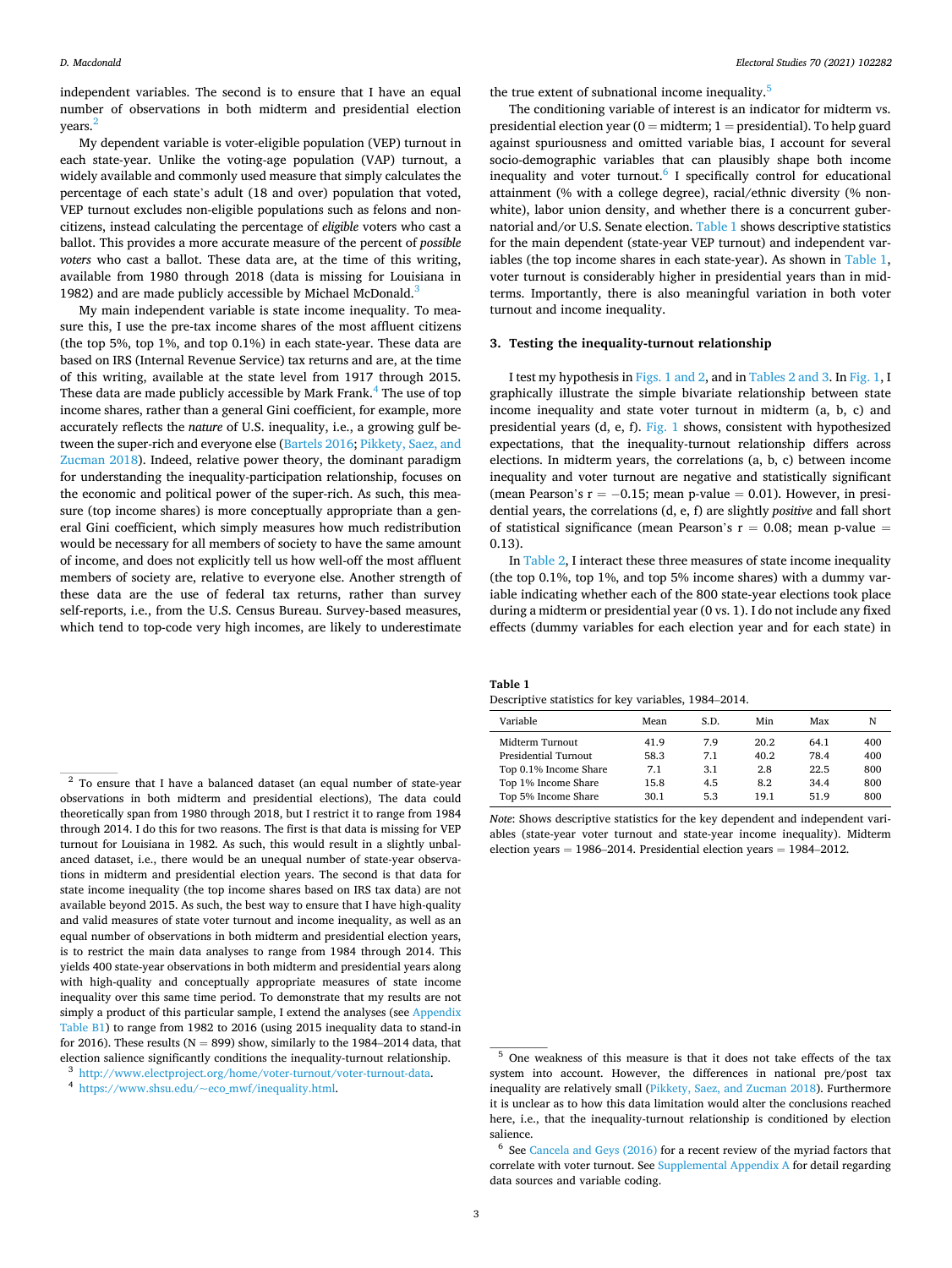<span id="page-3-0"></span>

**Fig. 1.** Scatterplots of Income Inequality and Voter Turnout By Election Type, 1984–2014. Note: Shows scatterplots of the bivariate relationship between state income inequality (on the x-axes of each plot) and state voter turnout (on the y-axes of each plot) in midterm (a, b, c) and presidential election years (d, e, f). Each dot represents an individual state-year observation. Each plot includes 400 observations. Midterm election years = 1986–2014. Presidential election years = 1984–2012.

[Table 2](#page-4-0). I do this for two reasons. The first is a desire to maximize variation in the data, i.e., over time, across states, and within states. The second is because my conditioning variable (midterm vs. presidential election year) is statistically equivalent to including two election-year dummy variables.<sup>7</sup> In [Table 3,](#page-5-0) I include state and year fixed effects to further demonstrate the robustness of my results.

Overall, the results in [Table 2](#page-4-0) show, consistent with hypothesized expectations and with the results in Fig. 1, that the inequality-turnout relationship is conditioned by election salience. This is indicated in [Table 2](#page-4-0) by the positive and statistically significant interactions between state income inequality (top 0.1%, top 1%, and top 5%, respectively) and the type of election under consideration (midterm vs. presidential).<sup>8</sup> In [Figs. 2 and 3,](#page-4-0) I illustrate the marginal effects of the interaction terms from [Table 2.](#page-4-0) These results show, similar to the bivariate scatterplots in Fig. 1, that income inequality is negatively and significantly associated with turnout, but only in midterm election years.

The results in [Fig. 2](#page-4-0) shows that a one percentage point increase in state income inequality is, on average, associated with an approximately 0.50 percentage point decrease in state-level voter turnout, but only in midterm election years. A slightly larger one standard deviation (see [Table 1](#page-2-0)) increase in state income inequality is, on average, associated with an approximately two percentage point decrease in state-level midterm-year voter turnout. The magnitude of this relationship is substantively significant and could make a difference in close electoral contests. In presidential election years however, the state-level inequality-turnout relationship is substantively small (near zero) and is not statistically significant.

[Fig. 3](#page-5-0) shows predicted state-level voter turnout across the observed range of state income inequality (setting "presidential election year" at a value of either "0" or "1" and holding the other controls constant) in midterm (a, b, c) and presidential (d, e, f) election years. At the lowest levels of state income inequality, midterm voter turnout is predicted to be approximately 45% of the eligible population. This declines to approximately 40% at the median level of inequality, and declines further to approximately 35% at the highest levels of inequality. In contrast, presidential-year turnout does not substantively nor significantly differ (as indicated by the flat slopes) across the observed range of state income inequality.

Despite a battery of controls, the results in [Table 2](#page-4-0) are potentially vulnerable to omitted variables bias. To help assuage concerns about this, I run six additional models in [Table 3](#page-5-0) that account for both year and state fixed effects (dummy variables for each election year and for each state). These are more conservative models that restrict variation to *within* states, rather than leveraging variation across and between states. Though not a panacea, a two-way fixed effects model is far more robust to the threat of omitted variable bias ([Angrist and Pischke 2015,](#page-6-0) Chapter 5). Year fixed effects can account for general trends in inequality and

<sup>&</sup>lt;sup>7</sup> An indicator variable for midterm vs. presidential year, where  $0 = (1982,$ 1986, 1990, 1994, 1998, 2002, 2006, 2010, 2014), and 1 = (1984, 1988, 1992, 1996, 2000, 2004, 2008, 2012) is statistically equivalent to including two year fixed effects in each regression model.<br><sup>8</sup> The base categories in [Table 2](#page-4-0), that is, income inequality (top 0.1%, top 1%,

and top 5%, respectively) not interacted with "presidential election" represents the association between state income inequality and state voter turnout in midterm election years (when the "presidential election" dummy variable is set to a value of "0" rather than a value of "1"). The coefficients for "presidential election year" show the association between state-voter turnout and the occurrence of a presidential election relative to a midterm election when the most affluent citizens in each state have a *zero percent* share of income. Such values (for income shares of the most affluent) of course, do not exist in this dataset nor in the real world.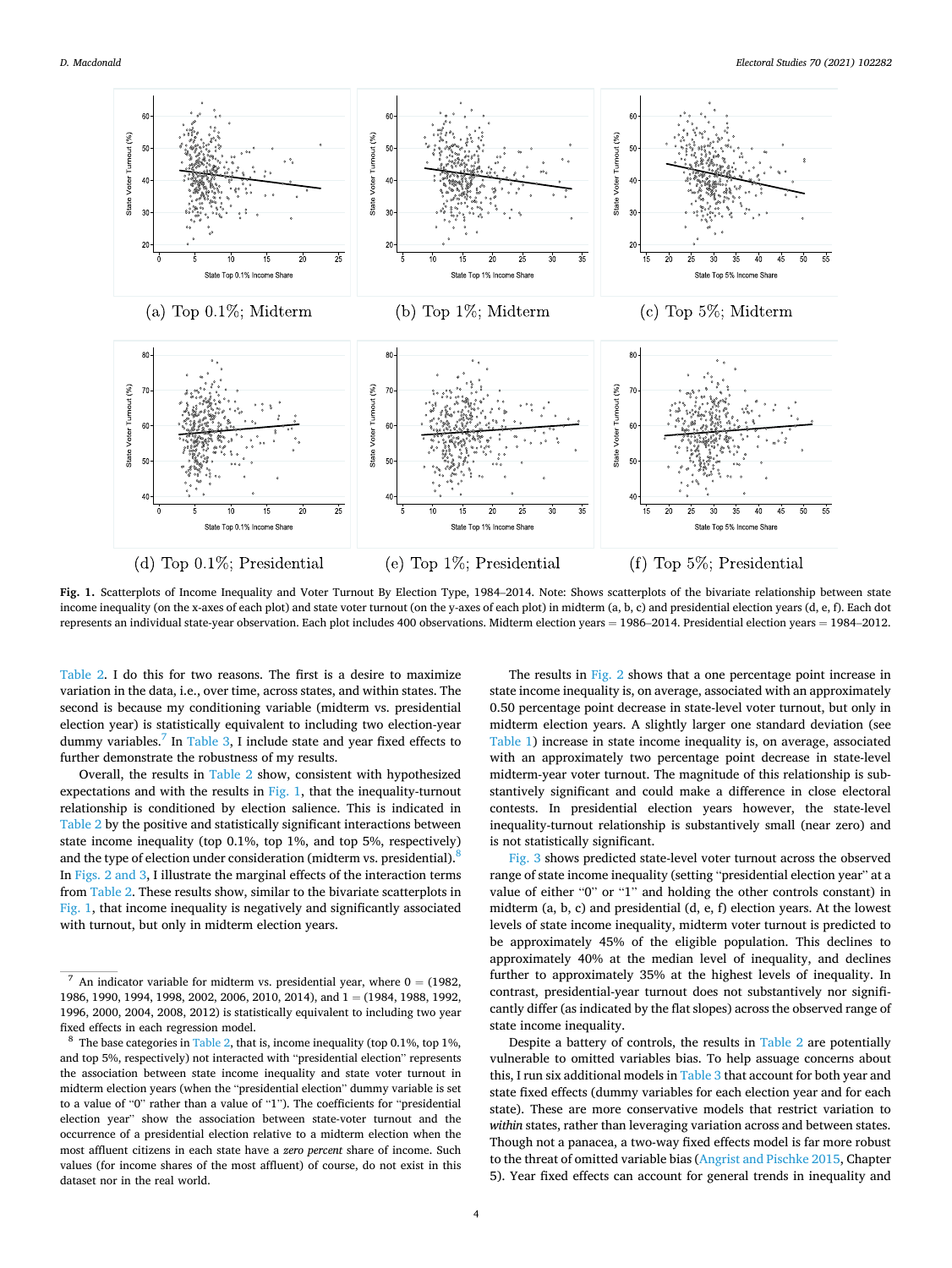#### <span id="page-4-0"></span>*D. Macdonald*



Note: Based on the OLS regression models in Table 2. The point estimates show the marginal effect of a From Dependence on the CDD regional model and the procedure of the percentage point increase in state income inequality on state voter turnout (VEP) in midterm (white cricles) and presidential (black circles) election yea

**Fig. 2.** Income Inequality and Voter Turnout By Election Type, 1984–2014, *Note*: Based on the OLS regression models in Table 2. The point estimates show the marginal effect of a one-percentage point increase in state income inequality on state voter turnout (VEP) in midterm (white circles) and presidential (black circles) election years. Bars represent 95% confidence intervals.

turnout over time as well as election-specific factors, e.g., the general competitiveness of a particular year. State fixed effects can account for unobserved state-level factors such as a general participatory culture, geography, and/or historical events that may shape both inequality and turnout. Because of these fixed effects, I do not control for the occurrence of a gubernatorial election, as this does not vary within states. I also split the data into midterm and presidential election years, instead of interacting state income inequality with a variable indicating the presence of a midterm or presidential election year. This allows for me to include *both* state and year fixed effects in the regression models.<sup>9</sup>

The main results of these fixed effects models are presented in [Table 3](#page-5-0). I save space by including, but not displaying the control variables, constant terms, and fixed effects (the full models are in Appendix Table B2). Overall, the results in [Table 3](#page-5-0) show a similar pattern as the main models in Table 2. Regardless of which measure of state income inequality is used (top 0.1%, top 1%, or top 5%), there is a negative and statistically significant relationship between income inequality and voter turnout in midterm election years, but a substantively small and non-significant relationship in presidential election years. These results are also consistent with hypothesized expectations.

## **4. Exploring how presidential elections mobilize**

The results thus far have shown, consistent with hypothesized expectations, that higher income inequality is associated with lower voter turnout in midterm election years, but not in presidential election years. It is less clear as to *why* this is the case, however.

In this section, I explore several plausible mechanisms through

#### **Table 2**

Income inequality and voter turnout by election type, 1984–2014.

|                                      | $DV = State Voter Turnout$ |                |             |
|--------------------------------------|----------------------------|----------------|-------------|
| Top 1% Income Share                  | $-0.513**$                 |                |             |
|                                      | (0.250)                    |                |             |
| Top $0.1\% \times$ Presidential Year | $0.523***$                 |                |             |
|                                      | (0.164)                    |                |             |
| Top 1% Income Share                  |                            | $-0.453***$    |             |
|                                      |                            | (0.155)        |             |
| Top $1\% \times$ Presidential Year   |                            | $0.416***$     |             |
|                                      |                            | (0.097)        |             |
| Top 5% Income Share                  |                            |                | $-0.504***$ |
|                                      |                            |                | (0.129)     |
| Top 5% $\times$ Presidential Year    |                            |                | $0.433***$  |
|                                      |                            |                | (0.078)     |
| College Degree %                     | $0.724***$                 | $0.763***$     | $0.824***$  |
|                                      | (0.118)                    | (0.123)        | (0.131)     |
| Non-White Population %               | $-0.203***$                | $-0.199***$    | $-0.192***$ |
|                                      | (0.037)                    | (0.036)        | (0.036)     |
| Labor Union Density                  | $0.176**$                  | $0.175**$      | $0.163**$   |
|                                      | (0.085)                    | (0.081)        | (0.077)     |
| <b>U.S. Senate Election</b>          | $1.251***$                 | $1.215***$     | $1.188***$  |
|                                      | (0.297)                    | (0.305)        | (0.303)     |
| <b>Gubernatorial Election</b>        | 2.166***                   | 2.166***       | $2.121***$  |
|                                      | (0.798)                    | (0.794)        | (0.779)     |
| Presidential Election Year           | 14.007***                  | $11.118***$    | 4.587*      |
|                                      | (1.274)                    | (1.653)        | (2.471)     |
| Constant                             | 33.503***                  | 36.372***      | 43.491***   |
|                                      | (2.820)                    | (3.019)        | (3.771)     |
| Year Fixed Effects                   | No                         | No             | No          |
| <b>State Fixed Effects</b>           | No                         | N <sub>0</sub> | No          |
| Observations                         | 800                        | 800            | 800         |
| $R^2$                                | 0.694                      | 0.699          | 0.707       |

*Note*: Dependent variables are voting eligible population (VEP) turnout in each state-year. Midterm election years = 1986–2014. Presidential election years = 1984–2012. OLS coefficients with robust standard errors clustered by state in parentheses. \*\*\*p*<*0.01, \*\*p*<*0.05, \*p*<*0.1, two-tailed.

which presidential elections can boost electoral participation and by extension, help to counteract the otherwise demobilizing influence of high income inequality. One plausible mechanism is that voters are more likely to be personally contacted in presidential election years, relative to midterms, as the major parties seek to assemble and mobilize a national coalition of voters. A second is that presidential contests and the highly visible prize, control of the White House, that comes along with victory, raises the electoral stakes and makes voters more likely to care about which party/candidate wins the election. A third is that the information-rich media environment of presidential contests, relative to midterms, informs voters and increases their levels of political knowledge [\(Alvarez 1998;](#page-6-0) [Lipsitz 2011\)](#page-7-0).

Each of these factors: being contacted by a political party, caring about the election outcome, and possessing sufficient political information, are well-established correlates of voter turnout ([Brady et al.](#page-6-0)  [1995;](#page-6-0) [Delli Carpini and Keeter, 1996](#page-7-0); [Rosenstone and Hansen 1993\)](#page-7-0).<sup>10</sup> In [Table 4,](#page-6-0) I explore whether presidential elections' ability to mobilize voters, and by extension to counteract the demobilizing influence of high inequality, is driven primarily by one of these factors, or by a combination of them. I test this by using survey data from the Cumulative ANES (American National Election Study) from 1980-2004.

The results in [Table 4](#page-6-0) show that there is a trivial and non-significant difference in the frequency of direct party contact across midterm and

<sup>&</sup>lt;sup>9</sup> Recent work, both in the United States and cross-nationally, finds that higher voter turnout is associated with lower levels of economic inequality (e. g., [Avery 2015](#page-6-0); [Theodossiou and Zandelidis 2020\)](#page-7-0); a relationship that may partially result from the election of more left-leaning governments (e.g., Fowler [2013\)](#page-7-0). Thus, it is possible that the inequality-turnout relationship runs exclusively in the opposite direction, with electoral turnout driving economic inequality, rather than the reverse. In short, my results could endogenous, reflecting the fact that I misspecified the inequality-turnout relationship, i.e., that I have gotten it "backwards." However, even if variation in voter turnout does shape economic inequality, this does not mean that inequality cannot (or does not) shape turnout. Furthermore, it is unclear as to why such endogeneity (to the extent that it is present) would manifest in midterm election years, but not in presidential election years.

<sup>&</sup>lt;sup>10</sup> These are not the only ways through which highly salient elections, i.e., contests for the presidency, can mobilize voters, but they are certainly within the universe of plausible mechanisms.<br><sup>11</sup> Unfortunately the ANES stopped conducting midterm election surveys in

<sup>2002.</sup> Restricting the ANES analyses to range from 1980 to 2004 partially overlaps with the state-level data (1984–2014) and also ensures that I have an equal number of ANES survey years in both midterm and presidential elections (6 each).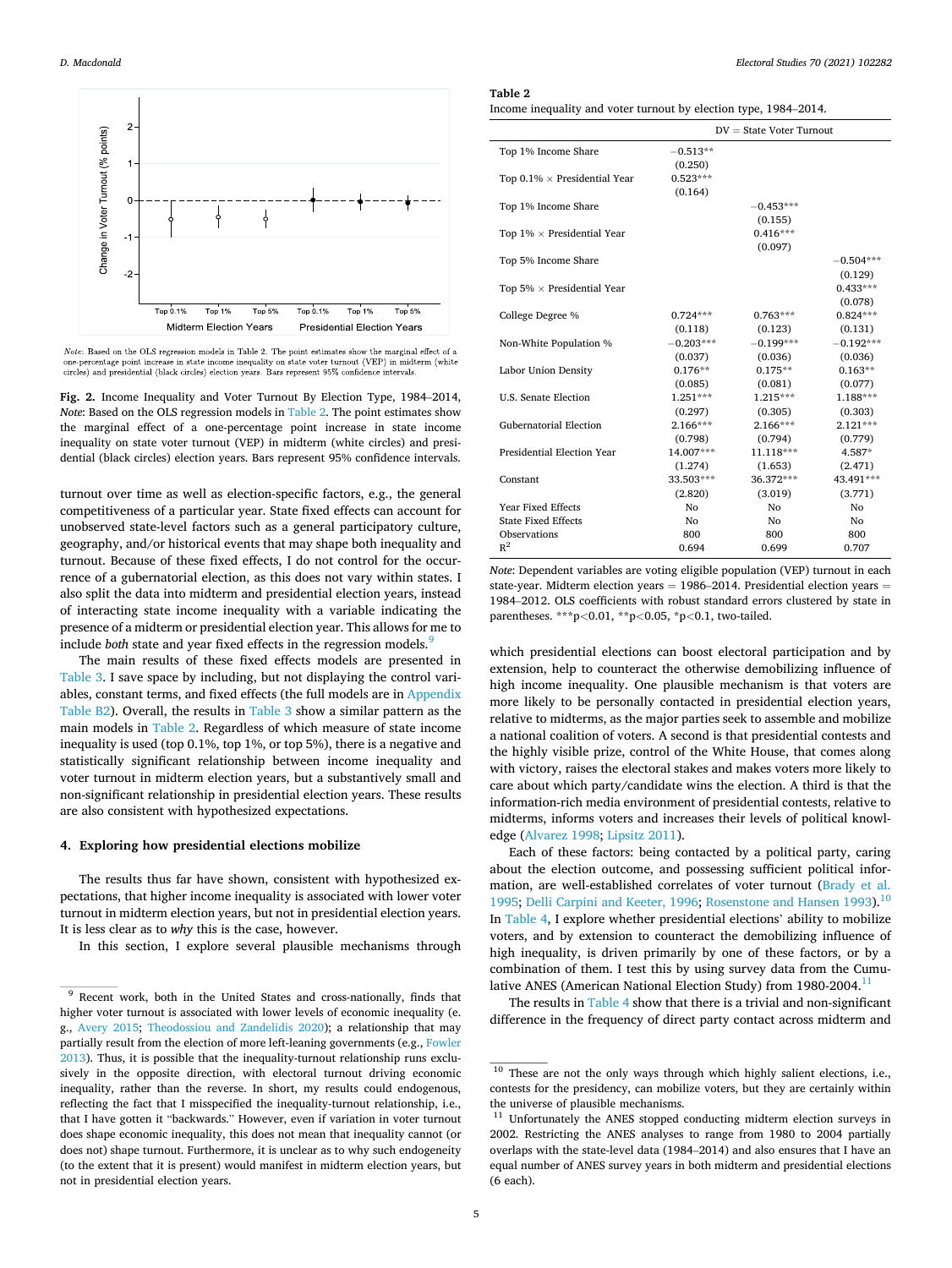## <span id="page-5-0"></span>**Table 3**

Fixed effects models of income inequality and voter turnout, 1984–2014.

|                            | $DV = State Voter Turnout$ |                        |                        |                     |                                    |                     |
|----------------------------|----------------------------|------------------------|------------------------|---------------------|------------------------------------|---------------------|
|                            |                            | Midterm Election Years |                        |                     | <b>Presidential Election Years</b> |                     |
| Top 0.1%                   | $-0.572***$<br>(0.140)     |                        |                        | $-0.142$<br>(0.179) |                                    |                     |
| Top $1\%$                  |                            | $-0.431***$<br>(0.115) |                        |                     | $-0.122$<br>(0.125)                |                     |
| Top 5%                     |                            |                        | $-0.338***$<br>(0.122) |                     |                                    | $-0.038$<br>(0.107) |
| Controls                   | Yes                        | Yes                    | Yes                    | Yes                 | Yes                                | Yes                 |
| <b>Year Fixed Effects</b>  | Yes                        | Yes                    | Yes                    | Yes                 | Yes                                | Yes                 |
| <b>State Fixed Effects</b> | Yes                        | Yes                    | Yes                    | Yes                 | Yes                                | Yes                 |
| Observations               | 400                        | 400                    | 400                    | 400                 | 400                                | 400                 |
| $R^2$                      | 0.768                      | 0.768                  | 0.766                  | 0.866               | 0.866                              | 0.865               |

*Note*: Dependent variables are voting eligible population (VEP) turnout in each state-year. All models include controls for: the share of the state's population with a college degree, the share of the state's population that is non-white, state labor union density, whether the state has a concurrent election for the U.S. Senate, and dummy variables for each election year and for each state. These controls, dummy variables for each election year and each state, and the constant terms are not displayed here. Midterm election years = 1986-2014. Presidential election years = 1984-2012. OLS coefficients with robust standard errors clustered by state in parentheses. \*\*\*p*<*0.01, \*\*p*<*0.05, \*p*<*0.1, two-tailed.



**Fig. 3.** Income Inequality and Voter Turnout By Election Type, 1984–2014. Note: Shows predicted state-level voter turnout (y-axes) across the observed range of state income inequality (x-axes) in midterm (a, b, c) and presidential (d, e, f) election years. The thick black lines represent the predicted values; thin dashed lines represent 95% confidence intervals. Based on the OLS regression models in [Table 2.](#page-4-0) Midterm election years =  $1986-2014$ . Presidential election years =  $1984-2012$ .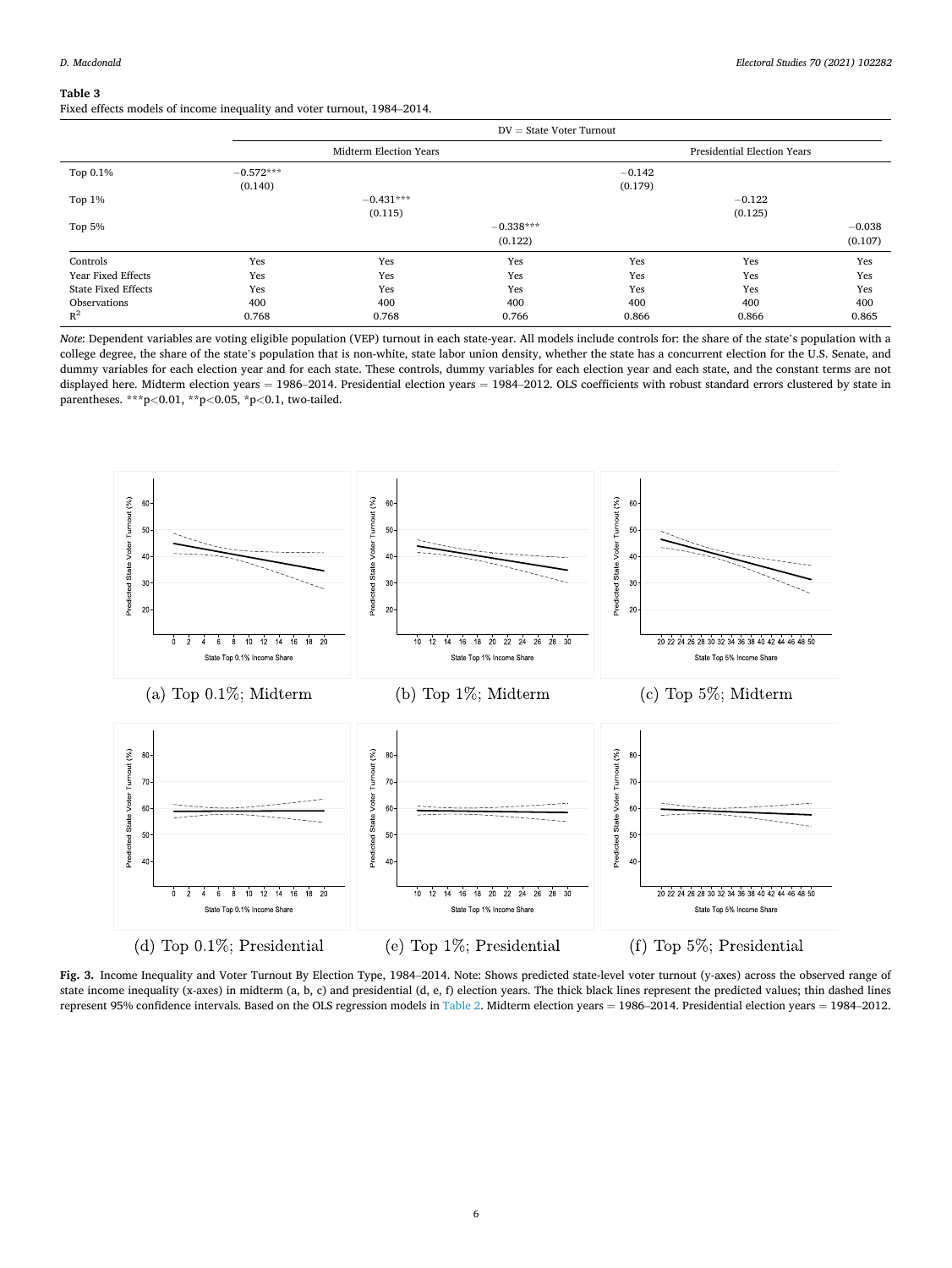#### <span id="page-6-0"></span>**Table 4**

Exploring how presidential elections mobilize voters, 1980–2004.

|              | Contacted by a | Care about the    | High levels of political |
|--------------|----------------|-------------------|--------------------------|
|              | major party?   | election outcome? | information?             |
| Midterm      | 27.0           | 55.1              | 32.9                     |
| Presidential | 27.0           | 71.9              | 36.1                     |
| Difference   | 0.0            | 16.8              | 3.2                      |
| P-value      | 0.965          | 0.000             | 0.001                    |

*Note*: Shows the percentage of respondents who report being contacted by either major party, who say that they care about the election outcome, and who have high ("very high" or "fairly high" vs. "average", "fairly low", or "low") levels of political information (according to the post-election interviewer ratings) in midterm (1982, 1986, 1990, 1994, 1998, and 2002) and presidential (1980, 1984, 1992, 1996, 2000, and 2004) election years. Source is the Cumulative ANES, survey weights applied. N ranges from 8,859 to 11,003. The Difference and P-value rows compare the means across midterm and presidential election years.

presidential election years. The results also show a statistically significant, but substantively modest difference in political knowledge levels. There are, however, sizable differences in the percentage of respondents who report caring about the election outcome.<sup>12</sup>Indeed, just over half of respondents report caring about the outcome of the midterm congressional elections, while over two-thirds report caring about which party/ candidate wins the presidential election. This supports the "electoral stakes" mechanism over the "campaign contact" and "information provision" mechanisms and suggests that high-profile contests for the presidency primarily mobilize voters, and by extension help to offset the otherwise demobilizing influence of high inequality, by making more citizens care about the election outcome. $13$ 

## **5. Conclusion and political implications**

Overall, these results have shown that income inequality *can*  demobilize, but that this relationship is not constant across elections, primarily manifesting itself in lower-salience midterm elections. Even if the demobilizing influence of high inequality is largely confined to midterm years, this can still have important consequences. Variation in subnational turnout can, for example, determine party control of Congress, governorships, and state legislatures (Burmila and Birkhead 2017; Citrin et al. 2003; [Fowler 2015;](#page-7-0) but see [Shaw and Petrocik 2020](#page-7-0)). Indeed, state governments are becoming increasingly important political actors in an era of partisan polarization and congressional gridlock (Caughey et al. 2017; [Franko and Witko 2018](#page-7-0); [Grumbach 2018\)](#page-7-0).

Future work could focus more on *who* is demobilized by high income

inequality, i.e., whether it disproportionately demobilizes racial/ethnic minorities and those of lower socio-economic status, or if inequality demobilizes relatively equally across the electorate. Future work could also examine whether the inequality-turnout relationship is further conditioned by the competitiveness of high-profile statewide races, e.g., campaigns for governor or the U.S. Senate ([Jackson 2002\)](#page-7-0). It would also be useful to examine whether the presidential-year inequality-turnout relationship varies between swing states and non-swing states [\(Gimpel](#page-7-0)  [et al. 2007\)](#page-7-0). Future work could also look beyond the United States, perhaps by examining the European continent and comparing the inequality-turnout relationship in domestic parliamentary elections vs. contests for the European parliament. Such studies should, however, take care to ensure that electoral competition is not itself endogenous to voter turnout (e.g., [Hansford and Gomez 2010\)](#page-7-0).

Overall, these findings show that the inequality-turnout relationship is conditioned by election salience. It is also important to note what these findings do not show. They do not reject the main tenet of relative power theory, that high inequality tends to depress, rather than incentivize, overall levels of political participation. But they do add an important caveat, showing that this is not the case in all circumstances, specifically when people care about the election outcome and feel as though participating is worth their time and effort. These findings also do not reject the idea that growing economic inequality contributes to an "elite capture" of the political system (e.g., Bartels 2016; [Gilens 2012](#page-7-0); [Hacker and Pierson 2010](#page-7-0); [Page et al. 2018\)](#page-7-0). They do suggest, however, that a vicious cycle, in which rising economic inequality reduces electoral participation which, in turn, further increases inequality (Avery 2015; [Solt 2008; Theodossiou and Zandelidis 2020\)](#page-7-0), is not inevitable nor omnipresent.

## **Appendix A. Supplementary data**

Supplementary data to this article can be found online at [https://doi.](https://doi.org/10.1016/j.electstud.2021.102282)  [org/10.1016/j.electstud.2021.102282.](https://doi.org/10.1016/j.electstud.2021.102282) Replication data and code can be found at the Harvard Dataverse [https://dataverse.harvard.edu/.](https://dataverse.harvard.edu/)

#### **References**

- [Abramowitz, Alan I., Webster, Steven, 2016. The rise of negative partisanship and the](http://refhub.elsevier.com/S0261-3794(21)00004-4/sref1)  [nationalization of U.S. Elections in the 21st century. Elect. Stud. 41, 12](http://refhub.elsevier.com/S0261-3794(21)00004-4/sref1)–22.
- [Achen, Christopher H., Bartels, Larry M., 2016. Democracy for Realists: Why Elections](http://refhub.elsevier.com/S0261-3794(21)00004-4/sref2)  [Do Not Produce Responsive Government. Cambridge University Press.](http://refhub.elsevier.com/S0261-3794(21)00004-4/sref2) [Aldrich, John H., 2011. Why Parties? A Second Look. University of Chicago Press.](http://refhub.elsevier.com/S0261-3794(21)00004-4/sref3)
- Alvaredo, Facundo, Chancel, Lucas, Pikkety, Thomas, Saez, Emmanuel, Gabriel, Zucman, 2018. World Inequality Report 2018. Harvard University Press. [https://wir2018.](https://wir2018.wid.world/)  [wid.world/](https://wir2018.wid.world/).
- [Alvarez, Michael R., 1998. Information](http://refhub.elsevier.com/S0261-3794(21)00004-4/sref5) & Elections. Revised to Include the 1996 [Presidential Election. University of Michigan Press.](http://refhub.elsevier.com/S0261-3794(21)00004-4/sref5)
- [Anderson, Christopher J., Pablo, Beramendi, 2008. Income inequality and electoral](http://refhub.elsevier.com/S0261-3794(21)00004-4/sref6)  [participation. In: Anderson, Christopher J., Beramendi, Pablo \(Eds.\), Democracy,](http://refhub.elsevier.com/S0261-3794(21)00004-4/sref6)  [Inequality, and Representation: A Comparative Perspective. Russel Sage Foundation.](http://refhub.elsevier.com/S0261-3794(21)00004-4/sref6)
- [Anderson, Christopher J., Pablo, Beramendi, 2012. Left parties, poor voters, and electoral](http://refhub.elsevier.com/S0261-3794(21)00004-4/sref7)  [participation in advanced industrial societies. Comp. Polit. Stud. 45 \(6\), 714](http://refhub.elsevier.com/S0261-3794(21)00004-4/sref7)–746.
- Angrist, Joshua D., Pischke, Jörn-Steffen, 2015. Mastering 'Metrics: the Path from Cause [to Effect. Princeton University Press](http://refhub.elsevier.com/S0261-3794(21)00004-4/sref8).
- [Avery, James M., 2015. Does who votes matter? Income bias in voter turnout and](http://refhub.elsevier.com/S0261-3794(21)00004-4/sref9) [economic inequality in the American states from 1980 to 2010. Polit. Behav. 37 \(4\),](http://refhub.elsevier.com/S0261-3794(21)00004-4/sref9)  955–[976](http://refhub.elsevier.com/S0261-3794(21)00004-4/sref9).
- [Bartels, Larry M., 2016. Unequal Democracy: the Political Economy of the New Gilded](http://refhub.elsevier.com/S0261-3794(21)00004-4/sref10) [Age, second ed. Princeton University Press](http://refhub.elsevier.com/S0261-3794(21)00004-4/sref10).
- [Brady, Henry E., Verba, Sidney, Kay Lehman, Schlozman, 1995. Beyond SES: a resource](http://refhub.elsevier.com/S0261-3794(21)00004-4/sref11)  [model of political participation. Am. Polit. Sci. Rev. 89 \(2\), 271](http://refhub.elsevier.com/S0261-3794(21)00004-4/sref11)–294.
- [Burmila, Edward M., Birkhead, Nathaniel A., 2017. When increased turnout matters:](http://refhub.elsevier.com/S0261-3794(21)00004-4/sref12)  [simulating the partisan impact of full turnout in senate and gubernatorial elections.](http://refhub.elsevier.com/S0261-3794(21)00004-4/sref12)  [Polit. Pol. 45 \(6\), 1024](http://refhub.elsevier.com/S0261-3794(21)00004-4/sref12)–1050.

- Cancela, João, Geys, Benny, 2016. Explaining voter turnout: a meta-analysis of national [and subnational elections. Elect. Stud. 42, 264](http://refhub.elsevier.com/S0261-3794(21)00004-4/sref14)–275.
- [Caughey, Devin, Xu, Yiqing, Warshaw, Christopher, 2017. Incremental democracy: the](http://refhub.elsevier.com/S0261-3794(21)00004-4/sref15)  [policy effects of partisan control of state government. J. Polit. 79 \(4\), 1342](http://refhub.elsevier.com/S0261-3794(21)00004-4/sref15)–1358.
- [Citrin, Jack, Schickler, Eric, Sides, John, 2003. What if everyone voted? Simulating the](http://refhub.elsevier.com/S0261-3794(21)00004-4/sref16)  [impact of increased turnout in senate elections. Am. J. Polit. Sci. 47 \(1\), 75](http://refhub.elsevier.com/S0261-3794(21)00004-4/sref16)–90.

<sup>&</sup>lt;sup>12</sup> All three ANES variables are coded to be dichotomous (0 vs. 1). Party contact is created from VCF9030a, caring about the election is created from VCF0311 (midterm) and VCF0312 (presidential), and political information is created from VCF0050b. See Supplemental Appendix A for greater detail.<br><sup>13</sup> It is possible that voters will increasingly care about midterms as these

elections become increasingly nationalized (Abramowitz and Webster 2016), and as partisan polarization continues to grow ([McCarty et al. 2016\)](#page-7-0). Even if this is the case, it should not change the degree to which people care *more* about presidential contests vs. midterms. For instance, data from a December 2006 NBC/WSJ poll showed that only 25% of Americans thought that there would be "a great deal" or "quite a bit of change" (versus "just some" or "not that much") in the direction of the country after the midterm elections. These percentages were 24% and 21% in 2010 and 2014 NBC/WSJ post-election polls, respectively. In contrast, data from NBC/WSJ polls conducted in February of 2009 and 2017 showed that 61% (2009) and 57% (2017) of Americans thought that it was "very" or "fairly likely" (versus "just somewhat" or "not that likely") that Barack Obama and Donald Trump would bring real change in the direction of the country. Results from these polls were obtained by searching the Roper Center's iPoll archives. In short, contests for the presidency are seen as more consequential and simply "matter more" to ordinary voters.

[Campbell, Angus, 1960. Surge and decline: a Study of electoral change. Publ. Opin. Q. 24](http://refhub.elsevier.com/S0261-3794(21)00004-4/sref13)  [\(3\), 397](http://refhub.elsevier.com/S0261-3794(21)00004-4/sref13)–418.